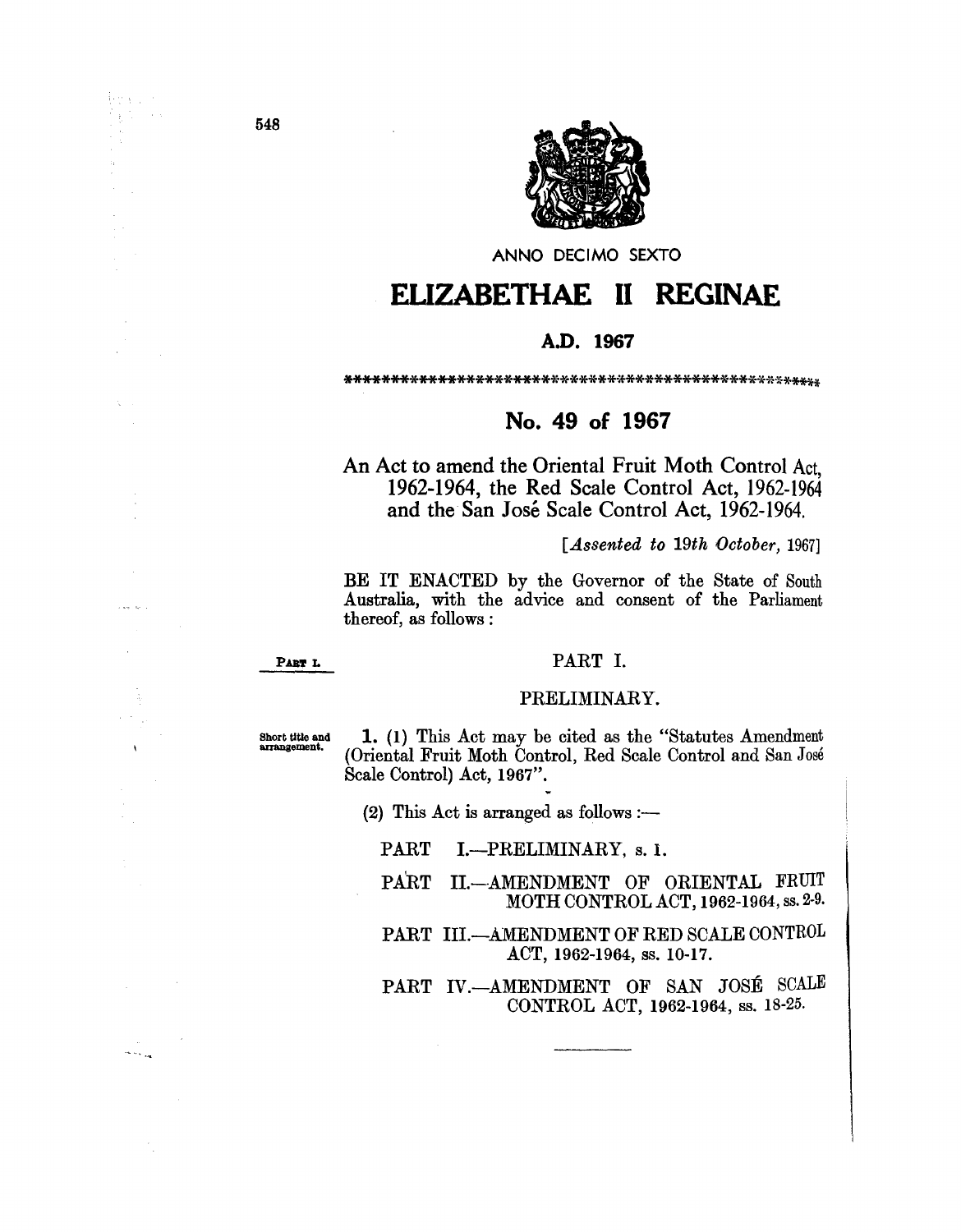## PART II.

#### PART II.

## AMENDMENT OF ORIENTAL FRUIT MOTH CONTROL ACT, 1962-1964.

2. (1) The Oriental Fruit Moth Control Act, 1962-1964, as Citation. amended by this Act, may be cited as the "Oriental Fruit Moth Control Act, 1962-1967".

 $(2)$  The Oriental Fruit Moth Control Act, 1962-1964, is in this Part referred to as "the principal Act".

3. Section 5 of the principal Act is amended-<br>Amendment

(a) by striking out the passage "every owner or keeper of  $_{\text{Owner or}}^{Act, s. 5-}$ an orchard within a district shall cause such orchard registered. to be registered at the Department of Agriculture" therein and inserting in lieu thereof the passage "the owner or keeper of every orchard within a district shall apply to the Department of Agriculture to be registered, and, upon due application being made, shall be registered, as the owner or keeper, as the case may be, of the orchard but not more than one person may be registered in respect of each orchard" ;

and

(b) by inserting after the present contents thereof (which are hereby designated subsection (1) thereof) the  $following$  subsection  $:$ ---

> (2) An application under subsection (1) of this section shall be made in the manner and form prescribed and shall be accompanied by particulars of where the orchard or orchards of which the applicant is the owner or keeper is or are situated, the number of host trees therein and such further or other particulars as may be prescribed.

- **4.** Section 6 of the principal Act is amended— $\overline{a}$   $A$   $A$   $A$   $A$   $A$   $B$   $B$   $B$ 
	- (a) by striking out subsection (3) thereof and inserting in  $_{\text{roll for}}^{\text{Act, 8.6}}$  lieu thereof the following subsections :---

(3) Every person who, not less than twenty- Committee. one days before the day fixed by the Minister under this section, is duly registered as the owner or keeper of an orchard within the district shall be entitled to vote at the poll and a person not then so registered shall not be entitled to vote at the poll.

of principal<br>Act, s. 5-

549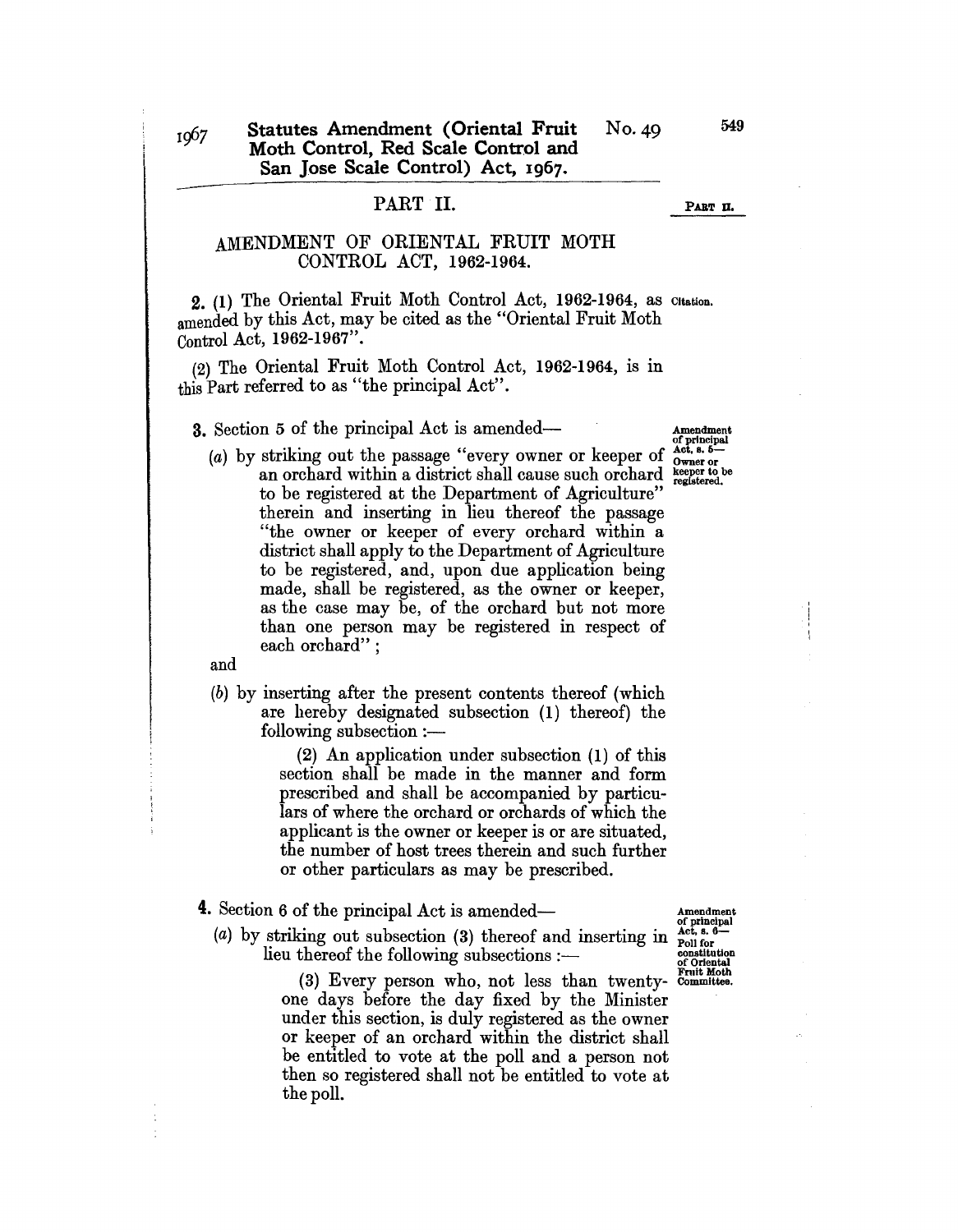#### **Statutes Amendment (Oriental Fruit**  No. 49 **Moth Control, Red Scale Control and San Jose Scale Control) Act,** 1967.

(3a) The Minister shall prepare and supply  $t_0$ the Returning Officer of the State a list of all persons entitled to vote at the poll.

and

(b) by inserting in subsection (4) thereof after the passage "each voter shall have one vote" the passage "only whether registered as the owner or keeper of one or a number of orchards".

Enactment of principal Act-

Incorporation of Committees.

7a. (1) Every Committee appointed and named by the Minister pursuant to section 7 of this Act shall, subject to section 8 of this Act, be a body corporate with perpetual succession and a common seal and shall in its corporate name be capable of suing and being sued and of acquiring, holding and disposing of property of all kinds.

**5.** The following section is enacted and inserted in the

principal Act after section 7 thereof: $-$ 

(2) All courts, judges and persons acting judicially shall take judicial notice of the common seal of the Committee affixed to a document and shall presume that it was duly affixed.

**6.** Section 9 of the principal Act is amended-

by striking out the passage" of the Chairman" in paragraph  $(j)$  thereof.

7. Section 9a of the principal Act is amended by striking out the passage "by and in the Rame of the Chairman of the Committee" in subsection (7) thereof.

**8.** Subsection (4) of section 10 of the principal Act is amended by striking out the passage "by and in the name of the Chairman of the Committee" therein.

Amendment of principal Act, 8. 16- **Proceedings** for offences

**9.** Section 15 of the principal Act is amended by striking out the passage "of the Chairman" in subsection (2) thereof.

Amendment of principal Act, 8. 9- Powers of Committees.

 $\lambda$ 

a<br>Basa

Amendment of principal Act, s. 9a-**Committee** may require control and eradication of

Amendment of principal<br>Act, s. 10-Contributions to Committees.

Oriental Fruit Moth.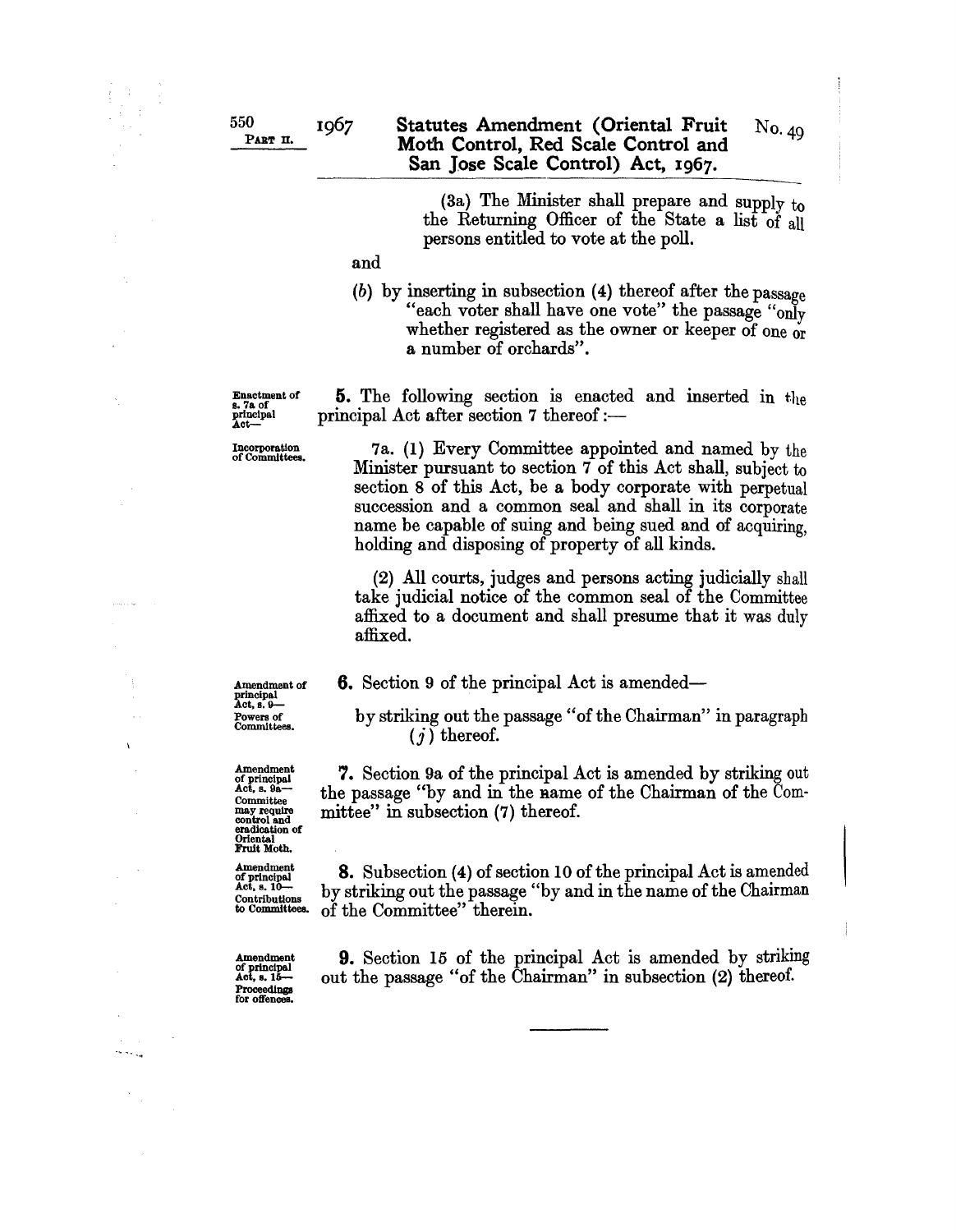## PART III.

#### PART m.

## AMENDMENT OF RED SCALE CONTROL ACT, 1962-1964.

10. (1) The Red Scale Control Act, 1962-1964, as amended Citation. by this Act, may be cited as the "Red Scale Control Act,  $1962 - 1967$ ".

(2) The Red Scale Control Act, 1962-1964, is in this Part referred to as "the principal Act".

**11.** Section 5 of the principal Act is amended— $A$ <sup>mendment</sup>

# of principal<br>Act. s. 5-

(a) by striking out the passage "every owner or keeper of  $\frac{\text{Act. s. 6--}}{\text{Owner}}$  an orchard within a district shall cause such orchard  $\frac{\text{keeper to be}}{\text{registered.}}$ an orchard within a district shall cause such orchard to be registered at the Department of Agriculture" therein and inserting in lieu thereof the passage "the owner or keeper of every orchard within a district shall apply to the Department of Agriculture to be registered, and, upon due application being made, shall be registered, as the owner or keeper, as the case may be, of the orchard but not more than one person may be registered in respect of each orchard";

and

(b) by inserting after the present contents thereof (which are hereby designated subsection (1) thereof) the  $following$  subsection  $:$ ---

> (2) An application under subsection (1) of this section shall be made in the manner and form prescribed and shall be accompanied by particulars of where the orchard or orchards of which the applicant is the owner or keeper is or are situated, the number of host trees therein and such further or other particulars as may be prescribed.

## 12. Section 6 of the principal Act is amended-

(a) by striking out subsection (3) thereof and inserting in Amendment lieu thereof the following subsections:-

Poll for<br>
constitution of<br>
Red Scale<br>
Committee.

 $(3)$  Every person who, not less than twentyone days before the day fixed by the Minister under this section, is duly registered as the owner or keeper of an orchard within the district shall be entitled to vote at the poll and a person not then so registered shall not be entitled to vote at the poll.

551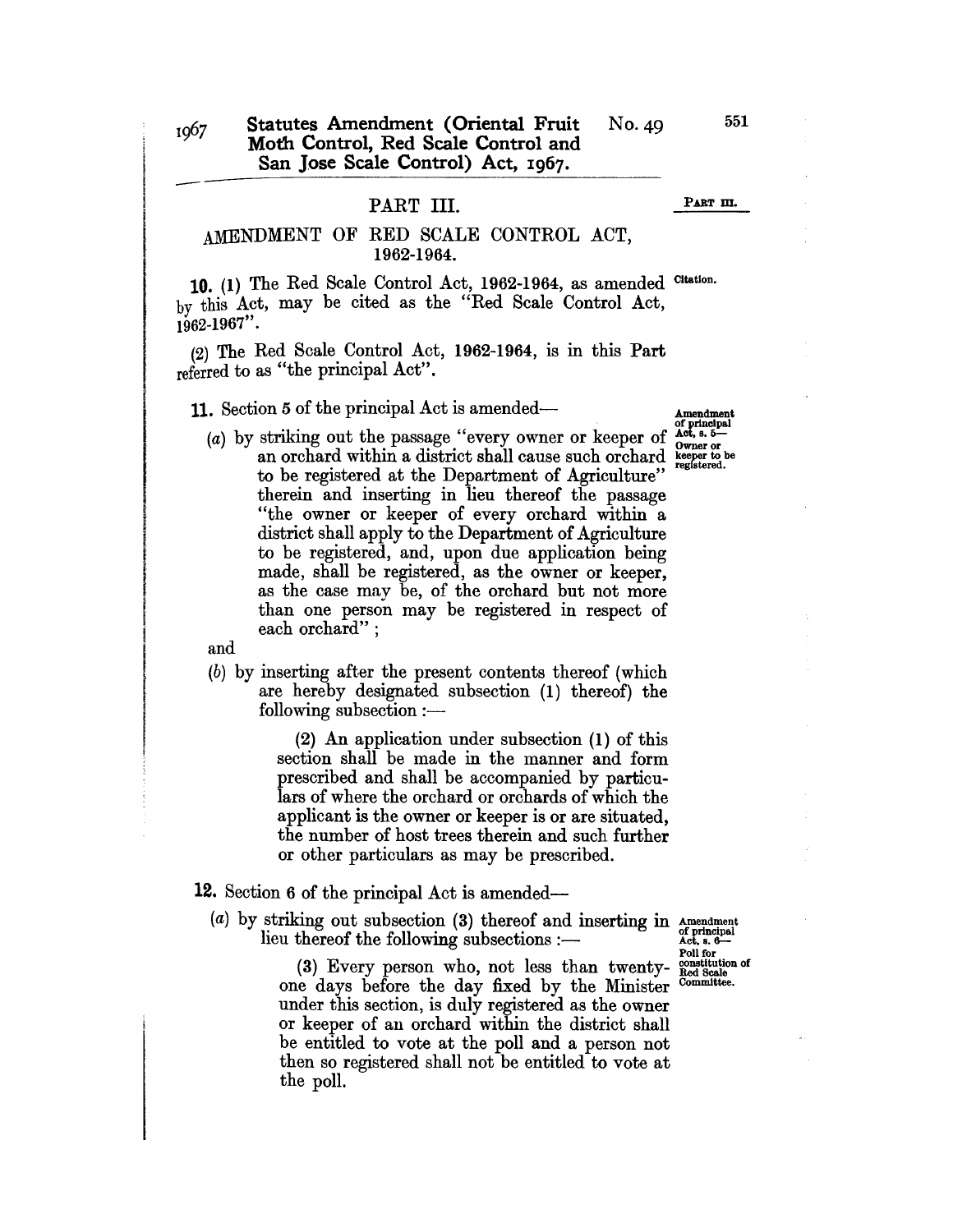#### 1967 Statutes Amendment (Oriental Fruit No. 49 Moth Control, Red Scale Control and San Jose Scale Control) Act, I967.

(3a) The Minister shall prepare and supply  $t_0$ the Returning Officer of the State a list of all persons entitled to vote at the poll.

and

(b) by inserting in subsection (4) thereof after the passage "each voter shall have one vote" the passage "only whether registered as the owner or keeper of one or a number of orchards".

Enactment of principal Actprincipal Act after section 7 thereof :-

Incorporation of Committees.

7a. (1) Every Committee appointed and named by the Minister pursuant to section 7 of this Act shall, subject to section 8 of this Act, be a body corporate with perpetual succession and a common seal and shall in its corporate name be capable of suing and being sued and of acquiring, holding and disposing of property of all kinds.

13. The following section is enacted and inserted in the

(2) All courts, judges and persons acting judicially shall take judicial notice of the common seal of the Committee affixed to a document and shall presume that it was duly affixed.

14. Section 9 of the principal Act is amended-

Amendment of principal<br>Act, s. 9-

by striking out the passage" of the Chairman" in paragraph  $(j)$  thereof.

15. Section 9a of the principal Act is amended by striking out the passage "by and in the name of the Chairman of the Committee" in subsection (7) thereof.

16. Subsection (4) of section 10 of the principal Act is amended by striking out the passage "by and in the name of the Chairman of the Committee" therein.

Amendment of principal<br>Act, s. 15-Proceedings<br>for offences.

ل به ح

17. Section 15 of the principal Act is amended by striking out the passage "of the Chairman" in subsection (2) thereof.

Powers of Committees.

Amendment of principal Act, 8. 9a-Committee may require control and eradication of Red Scale.

Amendment of principal<br>Act, s. 10— Contributions to Committees.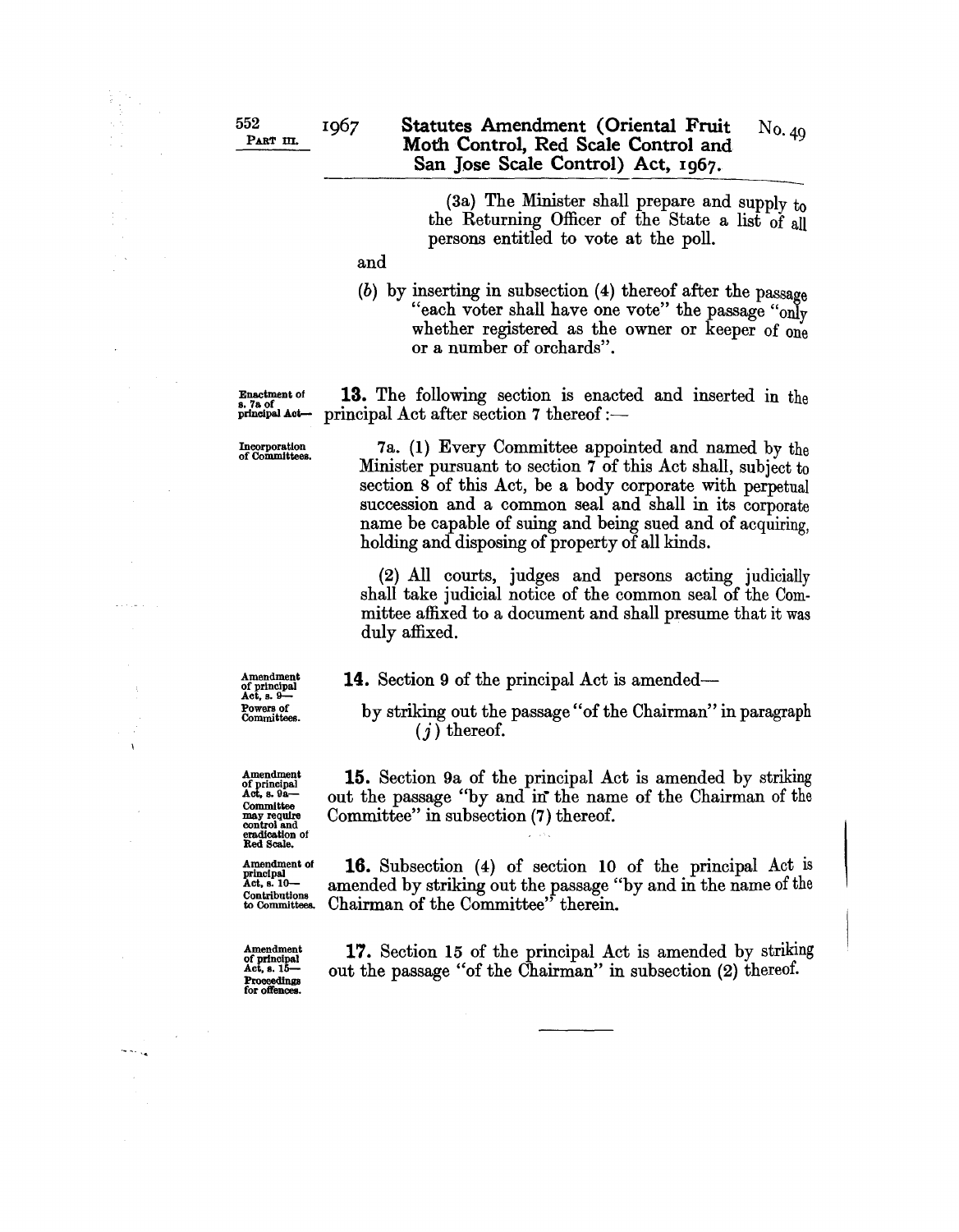## PART IV.

#### PART IV.

## AMENDMENT OF SAN JOSE SCALE CONTROL ACT, 1962-1964.

18. (1) The San Jose Scale Control Act, 1962-1964, as Citation. amended by this Act, may be cited as the "San Jose Scale Control Act, 1962-1967".

(2) The San Jose Scale Control Act, 1962-1964, is in this Part referred to as "the principal Act".

**19.** Section 5 of the principal Act is amended—  $\frac{4}{7}$  Amendment of principal

(a) by striking out the passage "every owner or keeper of  $\alpha_{\text{vertex}}^{\text{A}}$ ."
an orchard within a district shall cause such orchard  $\alpha_{\text{registered}}^{\text{A}}$ to be registered at the Department of Agriculture" therein and inserting in lieu thereof the passage "the owner or keeper of every orchard within a district shall apply to the Department of Agriculture to be registered, and, upon due application being made, shall be registered, as the owner or keeper, as the case may be, of the orchard but not more than one person may be registered in respect of each orchard" ;

and

(b) by inserting after the present contents thereof (which are hereby designated subsection (1) thereof) the  $following$  subsection  $:$ -

> (2) An application under subsection (1) of this section shall be made in the manner and form prescribed and shall be accompanied by particulars of where the orchard or orchards of which the applicant is the owner or keeper is or are situated, the number of host trees therein and such further or other particulars as may be prescribed.

## **20.** Section 6 of the principal Act is amended— $\frac{1}{2}$  Amendment

(a) by striking out subsection (3) thereof and inserting in  $_{\text{cont}}^{\text{act, 6.}}$ <br>lieu thereof the following subsections :--

(3) Every person who, not less than twentyone days before the day fixed by the Minister under this section, is duly registered as the owner or keeper of an orchard within the district shall be entitled to vote at the poll and a person not then so registered shall not be entitled to vote at the poll.

of principal  $Act. 8.6-$ 



553